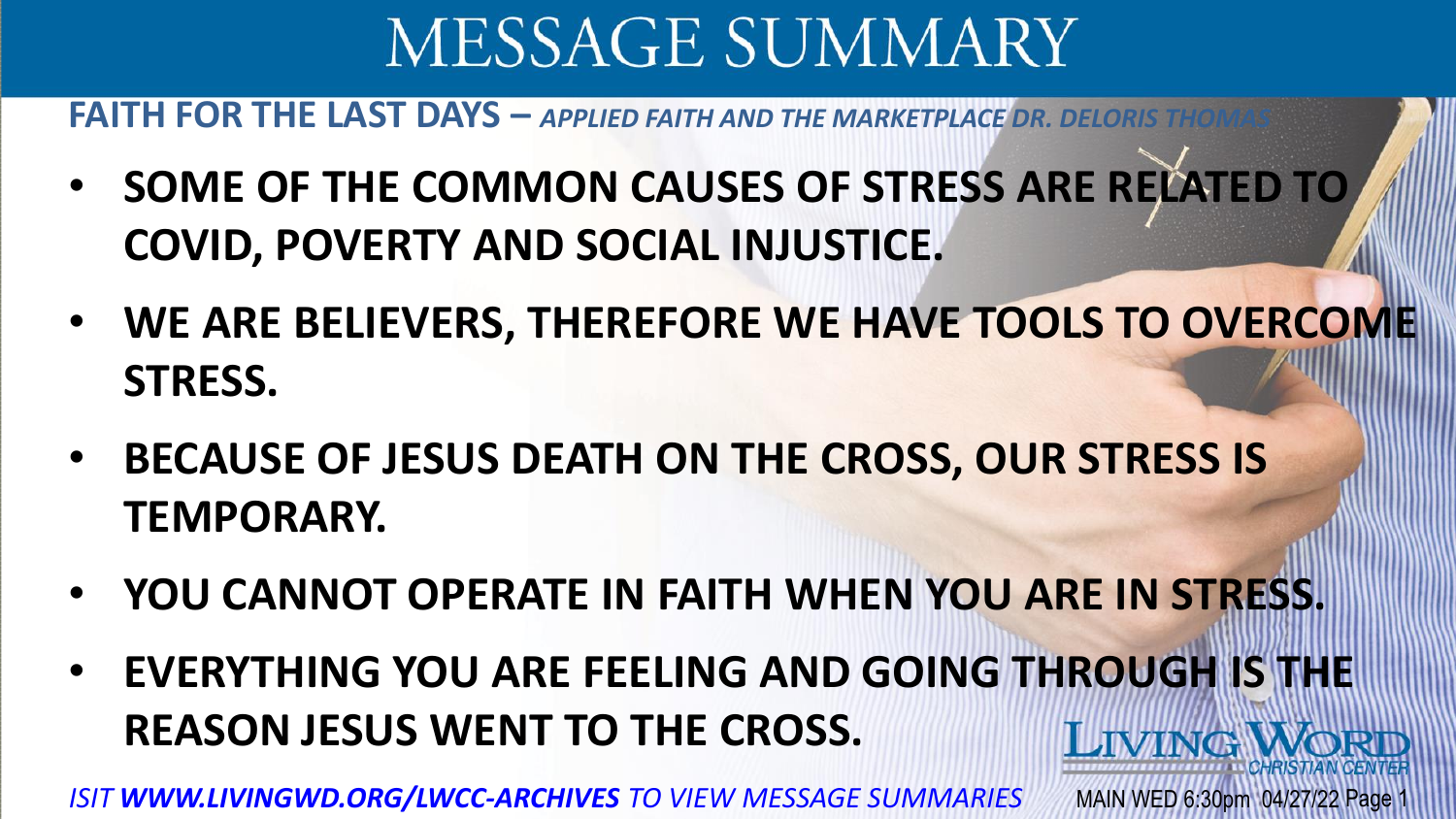**FAITH FOR THE LAST DAYS — APPLIED FAITH AND THE MARKETPLACE DR.** 

- **WE NEED TO MANIFEST THE FACT THAT JESUS PAID IT ALL. WE CAN DO THIS BY EMBRACING PEACE. DON'T LET THE DEVIL TAKE YOUR PEACE.**
- **DISOBEDIENCE ADDS STRESS. AVOIDING SHAME CAUSES STRESS. SHAME WILL MAKE YOU DOUBT THAT GOD IS ABLE TO DO WHAT HE SAID HE WILL DO.**
- **THE ENEMY WILL TRY TO ATTACK YOU BECAUSE HE CANNOT TAKE THE PROMISE.**
- **WE ARE GOING TO MOVE FROM JUST SPEAKING THE WORD, TO JIVINGS MANIFESTING IT.**

*VISIWWW.LIVINGWD.ORG/LWCC-ARCHIVES TO VIEW MESSAGE SUMMARIES* MAIN WED 6:30pm 04/27/22 Page 2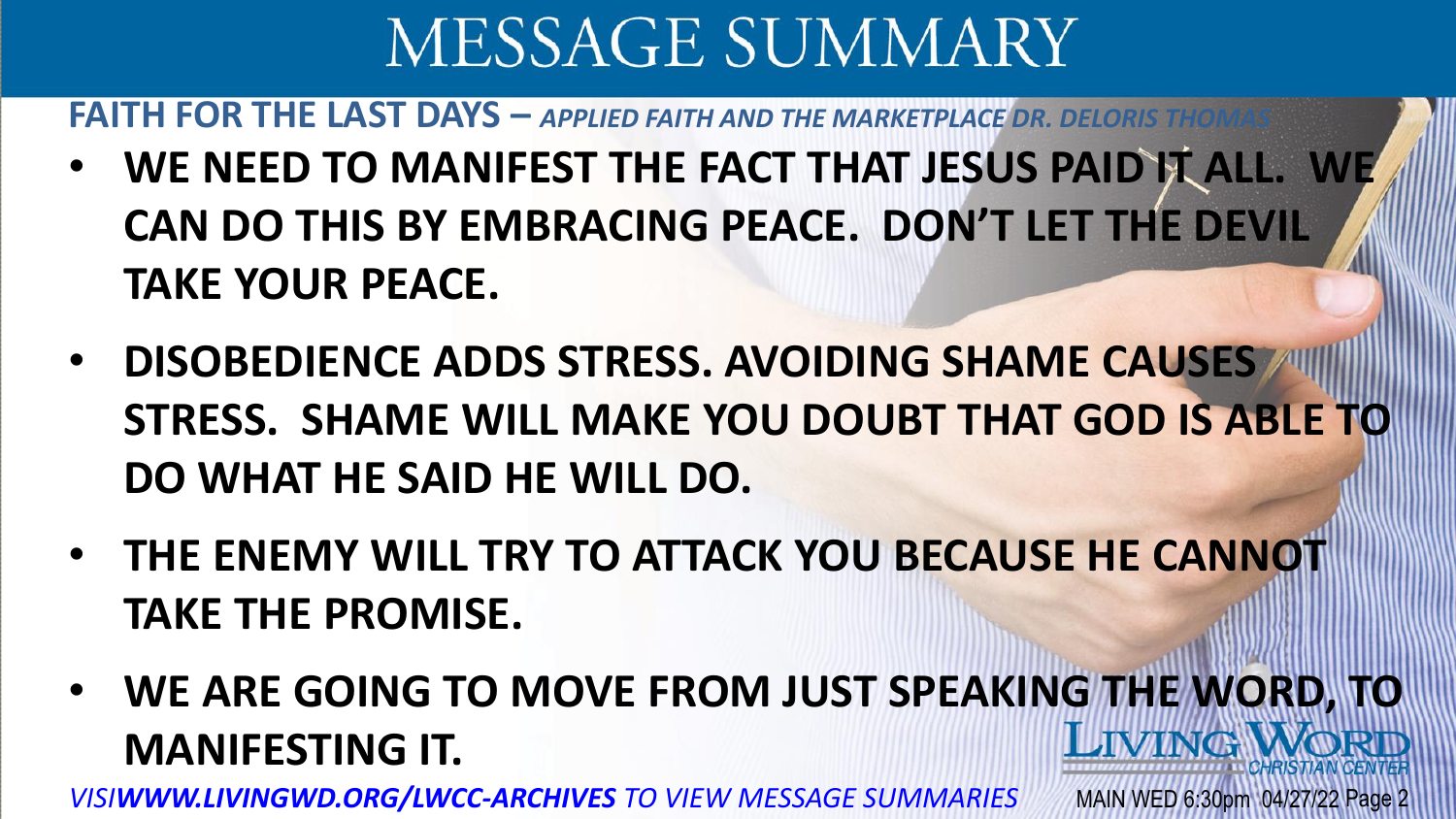**FAITH FOR THE LAST DAYS — APPLIED FAITH AND THE MARKETPLACE DR.** 

- **INSTEAD OF FEELING STRESSED; STRESS OUT STRESS. START BY PLANTING A SEED OF THE WORD OF GOD THEN ACTIVATE THAT SEED BY APPLYING YOUR FAITH.**
- **FAITH WITHOUT WORKS IS DEAD.**
- **GOD IS FIXING YOU UP SO THAT YOU CAN BE A DELIVERER OF NATIONS. YOUR DESTINATION IS NOT YOUR POSITION**
- **FAITH IS ACTIVATED AND ENERGIZED THROUGH LOVE.**
- **GOD HAS A SPECIFIC RACE FOR YOU AND HE ALWAYS CAUSES YOU TO TRIUMPH! LIVING WORD**

*VISIT WWW.LIVINGWD.ORG/LWCC-ARCHIVES TO VIEW MESSAGE SUMMARIES* MAIN WED 6:30pm 04/27/22 Page 3